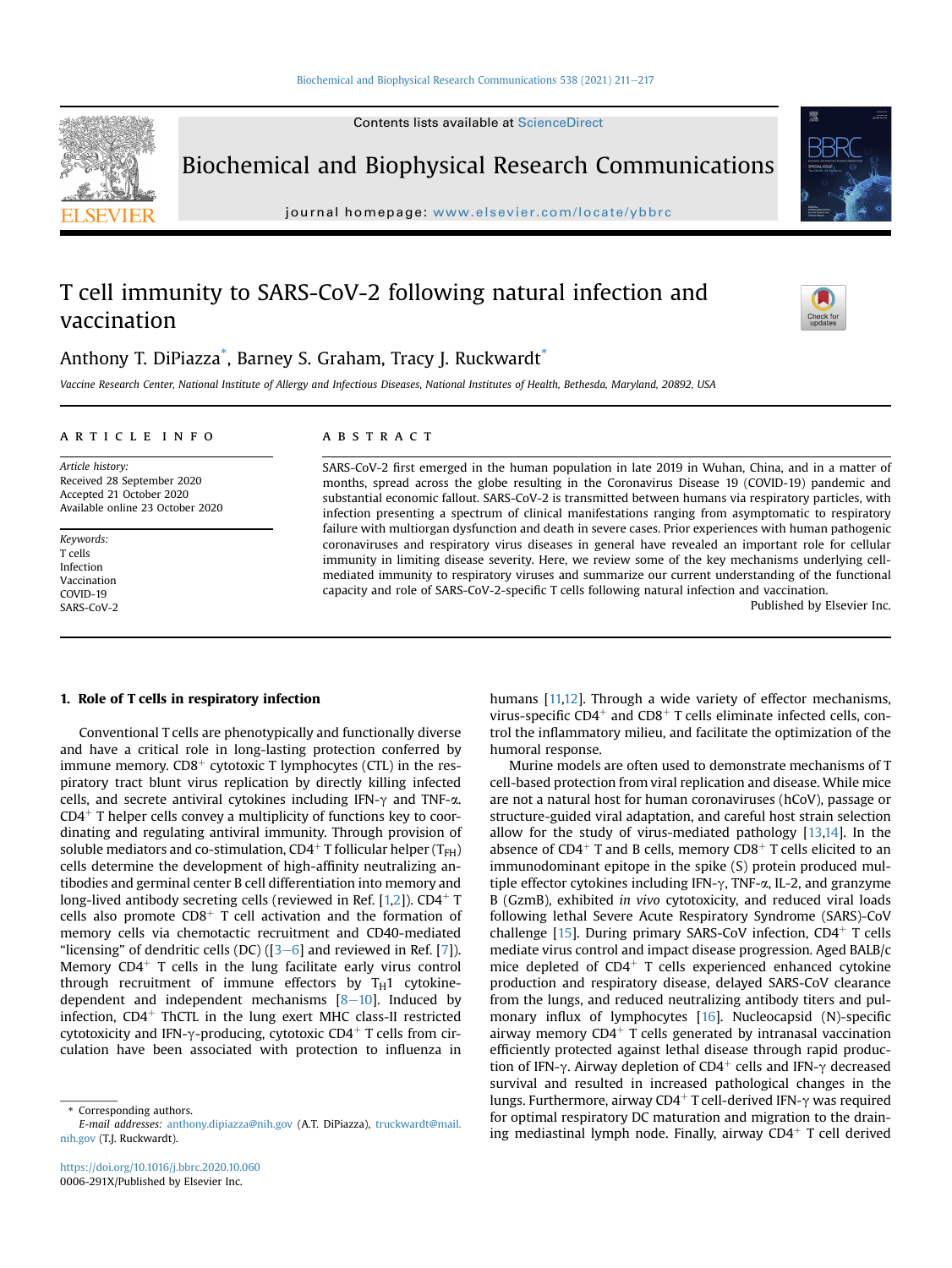IFN- $\gamma$  promoted CXCR3-dependent T cell mobilization to the lungs [[17](#page-4-8)], consistent with models described for other viruses and sites of infection  $[18-20]$  $[18-20]$  $[18-20]$  $[18-20]$  $[18-20]$ . Taken together, murine studies of pathogenic coronavirus infection largely demonstrate a protective role for T cells and suggest that SARS-CoV-2-specific  $CD4^+$  and  $CD8^+$  T cells will control virus replication and moderate the pathology associated with COVID-19.

#### 2. T cell responses to SARS-CoV-2

#### 2.1. Specificity, phenotype, and function following infection

The significance of T cells in human immunity to SARS-CoV-2 may be inferred from case studies of COVID-19 patients with agammaglobulinemia. Although limited to only a few documented cases, COVID-19 patients with X-linked or autosomal recessive agammaglobulinemia were able to recover from infection without oxygen ventilation or intensive care, suggesting that while B cells and antibodies are critical for preventing infection or reducing inoculum size, T cell responses may be sufficient to clear infection with minimal disease [[21,](#page-4-10)[22](#page-4-11)].

Lymphopenia is commonly noted in COVID-19 patients, especially in severe cases  $[23-28]$  $[23-28]$  $[23-28]$  $[23-28]$ , with some evidence of an inverse correlation between T cell abundance and disease severity  $[29-32]$  $[29-32]$  $[29-32]$  $[29-32]$ and age  $[30]$ , and more pronounced decreases of CD8<sup>+</sup> T cells  $[26]$ . In mild cases, higher  $CD8<sup>+</sup>/CD4<sup>+</sup>$  T cell ratios were observed [\[33\]](#page-4-16), whereas the opposite trend was found in severe cases [[23](#page-4-12)[,26\]](#page-4-15). Elevated neutrophil/T cell ratios were also found in severe COVID-19 samples compared to healthy donors, moderate, and recovered cases, and were positively correlated with higher Acute Physiology And Chronic Health Evaluation (APACHE) III scores. In the aged  $(\geq 65)$ , a scarcity of naïve T cells, coupled with virus-induced lymphopenia has been strongly associated with poor disease outcomes, possibly contributing to delayed and/or uncoordinated adaptive immune responses [[34](#page-4-17)]. Collectively, these observations indicate that differences in peripheral blood immune cell composition may be prognostic of severe COVID-19 [[32](#page-4-18),[35](#page-4-19)]. The clinical relevance of lower T cell counts in circulation across disease states remains unclear however, and may in part reflect margination or recruitment and sequestration of activated cells in lung tissue to combat infection [\[36,](#page-4-20)[37\]](#page-4-21), activation-induced cell death in lymphoid organs [[38](#page-4-22)], and/or dysregulation of antigen presenting cells [\[39,](#page-5-0)[40](#page-5-1)].

Several studies using IFN- $\gamma$  enzyme-linked immunosorbent spot (ELISpot), intracellular cytokine staining (ICS), and/or activationinduced marker (AIM) assays have demonstrated that  $CD4^+$  and  $CD8<sup>+</sup>$  T cell responses to SARS-CoV-2 are readily detectable  $(80-100\%$  and 70-80%, respectively) in the majority of PBMCs from adult COVID-19 patient samples ranging in disease severity. Broad specificity to structural and non-structural proteins (NSPs) was found, and immunodominance was generally associated with protein abundance [[23](#page-4-12)[,34,](#page-4-17)[41](#page-5-2)-[47\]](#page-5-2). For both CD4<sup>+</sup> and CD8<sup>+</sup> T cells, responses to S, membrane (M), and N structural and accessory proteins appear dominant, with subdominant responses to ORF 1 ab-encoded NSPs. Based on varying results however, how T cell specificity, magnitude, and kinetics relate to disease severity is not yet fully understood [[33](#page-4-16)[,45,](#page-5-3)[48\]](#page-5-4).

Pre-existing, cross-reactive T cells have the capacity for accelerating virus clearance with improved clinical outcomes following infection [\[49](#page-5-5)]. Thus, tremendous interest in the potential for T cell cross-reactivity between human circulating "common cold" coronaviruses (OC43, HKU1, NL63, and 229E) and SARS-CoV-2 has been explored. Reactivity to SARS-CoV-2 S and non-S peptide pools has been found in 20-50% of unexposed donors from across the globe, albeit of lower magnitude compared to COVID-19 samples and predominantly within the CD4<sup>+</sup> compartment  $[23,31,42,44,50-52]$  $[23,31,42,44,50-52]$  $[23,31,42,44,50-52]$  $[23,31,42,44,50-52]$  $[23,31,42,44,50-52]$  $[23,31,42,44,50-52]$  $[23,31,42,44,50-52]$ . In one study, a high degree of epitope homology (~67%) between SARS-CoV-2 and other hCoVs resulted in cross-reactivity in 57% of cases (21/37) [\[52\]](#page-5-9). In another study, S-specific responses in individuals not exposed to SARS-CoV-2 were largely derived from the C-terminus in the S2 subcomponent or stem region, which has higher homology to endemic hCoVs [\[44\]](#page-5-7). T cells to SARS-CoV have been detected in humans more than 10 years after infection, demonstrating the capacity for generating virus-specific memory T cells that theoretically could be recruited into the SARS-CoV-2 response following infection [\[47,](#page-5-10)[53](#page-5-11)]. Responses to a NSP7 epitope conserved in animal betacoronaviruses have also been described, suggesting additional sources of cross-reactivity [[47\]](#page-5-10). Cross-reactive T cells have not been identified in all studies, however; Peng et al. [\[33\]](#page-4-16) found no evidence of cross-reactivity in SARS-CoV-2-naïve subjects, possibly reflecting differences in experimental conditions, prevalence of particular HLA genotypes, and exposure history to hCoVs. Prospective studies comparing the antiviral response to SARS-CoV-2 in individuals with and without cross-reactive memory cells would potentially clarify the implications of pre-existing immunity on pathogenesis.

Early retrospective and cross-sectional studies to evaluate the contribution of cross-reactive memory and de novo SARS-CoV-2 T cell responses to protection have characterized the phenotype, functional capacity, and activation status of T cells in acute and convalescent COVID-19 patient samples (reviewed in Ref.  $[54-56]$  $[54-56]$  $[54-56]$  $[54-56]$ ). SARS-CoV-2-reactive T cells can acquire a variety of memory phenotypes, indicating their potential for self-renewal as long-lived memory cells in lymphoid and peripheral tissues. The majority of current data suggests that although both T cell subsets can acquire central memory ( $T_{CM}$ ), effector memory ( $T_{EM}$ ), and stem cell-like memory ( $T_{SCM}$ ) phenotypes, there is a  $CD4^+$  T cell bias towards  $T<sub>CM</sub>$  and CD8<sup>+</sup> T cells towards T<sub>EM</sub>, with heterogeneity in differentiation status [[23,](#page-4-12)[26](#page-4-15)[,31,](#page-4-23)[33,](#page-4-16)[45](#page-5-3)[,52,](#page-5-9)[57,](#page-5-13)[58\]](#page-5-14). In studies of mild to se-vere COVID-19 [\[31,](#page-4-23)[57,](#page-5-13)[58](#page-5-14)], CD8<sup>+</sup> T<sub>EM/TEMRA</sub> cells appeared to be less differentiated compared to critical cases, including those with acute respiratory distress syndrome (ARDS) [\[23,](#page-4-12)[45](#page-5-3)]. Studies directly comparing different stages of infection and recovery across the disease spectrum would inform understanding of the elicitation, phenotype, kinetics, and longevity of SARS-CoV-2-specific T cells, and importantly, how they might influence the response to reinfection.

Both T cell hyperactivation and exhaustion have been described in COVID-19. T cells with an activated phenotype, including increased expression of CD38, CD39, HLA-DR, Ki-67, and CD69 have been reported in acute and convalescent samples [[26](#page-4-15)[,31](#page-4-23)[,35,](#page-4-19)[44](#page-5-7)[,59\]](#page-5-15), with one study correlating CD38 expression with disease severity [[31\]](#page-4-23). Additionally, reports of IL-6 or GM-CSF producing CD4+T cells in the blood [\[60\]](#page-5-16) and decreases in immunoregulatory subsets such as Treg, and  $\gamma\delta$  T cells have been described [\[61](#page-5-17)–[63\]](#page-5-17). Conversely, increased inhibitory receptor expression on  $CD8^+$  T cells including PD-1, TIM-3, TIGIT, CTLA-4, and NKG2A have also been reported early following infection, possibly reflecting some degree of immunosuppression and/or functional exhaustion, although upregulation of many of these markers may reflect cell activation  $[29-31]$  $[29-31]$  $[29-31]$  $[29-31]$  $[29-31]$ . Functional impairment may not uniformly impact memory responses in all recovered individuals. For example, decreases in inhibitory marker expression returned to baseline in one study [[29](#page-4-13)] and anamnestic responses of memory cells from convalescent samples in another report showed antigen-specific cell proliferation and IFN- $\gamma$  and TNF cytokine production following restimulation in vitro [\[31](#page-4-23)]. Seemingly discordant findings related to T cell activation status, functional responsiveness, and duration highlight the highly heterogenous nature of immune responses in COVID-19 patients.

More recently, deep profiling of COVID-19 samples have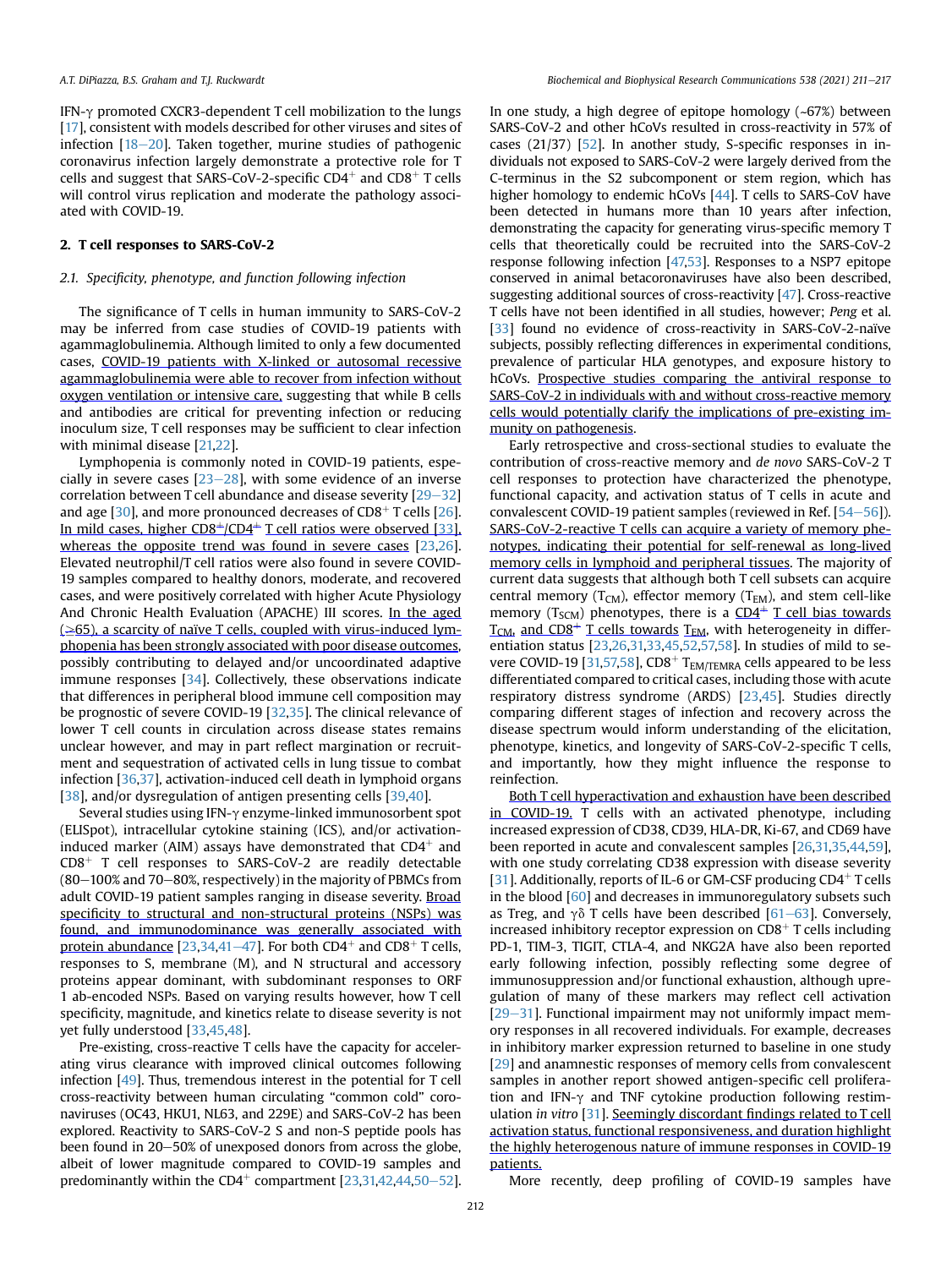revealed several "immunotypes" with differences in T cell activation status and phenotype, likely influenced by variations in immune response kinetics, disease severity, host genetics, and underlying co-morbidities. For example, an integrated study of ~250 immune and clinical features from healthy, recovered, and COVID-19 donors revealed three major signatures, which were associated with different health trajectories: 1) robust activation and proliferation of CD4<sup>+</sup> T cells, a relative lack of circulating  $T_{FH}$  $(cT<sub>FH</sub>)$ , modest activation of EMRA-like cells, highly activated or exhausted  $CD8<sup>+</sup>$  T cells, and T-bet<sup>+</sup> plasmablasts 2) T-bet<sup>bright</sup> effector-like CD8<sup>+</sup> T cell responses, less robust CD4<sup>+</sup> T cell responses, and Ki-67<sup>+</sup> plasmablasts and memory B cells, and 3) lack of lymphocyte responses in ~20% of subjects, indistinguishable from healthy donors  $[26]$  $[26]$  $[26]$ . Of the three profiles, dimensionality reduction analyses found an association between immunotype 1 and increased disease, supporting the model of an exaggerated immune response and immunopathology. This is consistent with a separate study finding an association between early, elevated and sustained proinflammatory markers, viral load, and severe disease [[32](#page-4-18)]. In accordance, 18/20 of the top parameters associated with severe disease were related to increased  $CD4^+$  and  $CD8^+$  T cell activation in a companion study [\[35](#page-4-19)]. Additionally, a reduction in the frequency of CD161<sup>++</sup> CD8<sup>+</sup> cells comprised of mostly mucosalassociated invariant T (MAIT) cells was found in the blood of severe COVID-19 patients, and was associated with higher APACHE III scores, possibly reflecting airway recruitment and potentiation of tissue inflammation [\[35](#page-4-19)[,64\]](#page-5-18). While immune profiling studies can identify signatures that predict disease outcome, it is difficult to parse out determinants of protection or disease.

In contrast to dysregulated T cell signatures and associations with COVID-19, polyfunctional,  $CD4+T_H1$ -biased or balanced  $T_H1/2$ , TFH, and CTL responses have been associated with protective im-mune responses to viruses, including HIV and influenza [\[65\]](#page-5-19). Several studies have demonstrated the elicitation of  $CD4<sup>+</sup>$  T cells with a dominant (and sometimes polyfunctional)  $T_H$ 1-cytokine profile including production of IFN- $\gamma$ , TNF- $\alpha$ , and IL-2 in convalescent mild and severe COVID-19 patients [[31,](#page-4-23)[34](#page-4-17)[,42,](#page-5-6)[33](#page-4-16)]. Additionally, production of IFN- $\gamma$ , TNF- $\alpha$ , GzmB and/or surface expression of the CD107a marker of degranulation has been detected in  $CD8<sup>+</sup>$  T cells [[31,](#page-4-23)[33](#page-4-16)], with one report demonstrating higher levels of cytotoxicity markers in severe cases [[66](#page-5-20)]. In contrast to mild cases [\[57\]](#page-5-13) however, evidence of type 2 (IL-5, IL-13, IL-9, and IL-10) and type 3 (IL-17A, IL-17F, and IL-22) responses in more severe COVID-19 was found in some [[23](#page-4-12)[,31](#page-4-23)[,32\]](#page-4-18), but not in all reports [[48](#page-5-4)]. These responses may contribute to the production of IL-1 $\beta$ , IL-6, CXCL8/IL-8, TNF, and CXCL10/IP-10, which are associated with inflammation, organ damage, T cell impairment, and neutrophilia [[34](#page-4-17)[,67,](#page-5-21)[68](#page-5-22)]. Pathogenic inflammation in severe cases of COVID-19 has been associated with an increased risk of thrombosis and coagulopathy, and rare cases of multisystem inflammatory syndrome in children (MIS-C), which bear some resemblances to Kawasaki disease and toxic shock syndrome. Although the pathophysiology of MIS-C is still unclear, it has been speculated that autoantibodies, immune complexes, and/ or antibody-dependent enhancement of cytokine release may be involved. Additionally, T cell recognition of virally-infected cells and/or self-antigens, and possible recognition of superantigen sequences may further contribute to vasculitis and tissue damage, including cardiac injury [\[56,](#page-5-23)[69](#page-5-24)[,70\]](#page-5-25). Notably however, distinct differences in the inflammatory response, T cell composition, IL-17A, and biomarkers associated with arterial damage between MIS-C, severe acute COVID-19, and Kawasaki disease have been reported, and a better understanding of mechanisms driving disease progression in patients of all ages is needed [\[71\]](#page-5-26).

Virus-specific  $T_{FH}$  are compulsory for the development of affinity-matured neutralizing antibodies. Phenotypic analyses of  $CD4<sup>+</sup>$  T cells from COVID-19 patients have revealed the heteroge-neity of circulating T<sub>FH</sub> (cT<sub>FH</sub>) (CXCR5<sup>+</sup> PD-1<sup>+</sup>) [[26](#page-4-15),[31,](#page-4-23)[34,](#page-4-17) [35](#page-4-19),[48](#page-5-4)[,51,](#page-5-27)[57,](#page-5-13)[59](#page-5-15)[,72\]](#page-5-28). In convalescent mild to moderate COVID-19, although S-specific  $cT_{FH}$  were enriched for T<sub>H</sub>17-like  $(CCR6+CXCR3^-)$  cells,  $T_H1/2$ -like  $(CCR6-CXCR3^{+/-})$  cells were associated with the highest plasma neutralizing activity [[72\]](#page-5-28). Furthermore, high-dimensional cytometry analyses from mild, hospitalized, and recovered COVID-19 samples revealed an activated signature (ICOS<sup>+</sup> and/or CD38<sup>+</sup>), suggesting recent germinal center activity [[26](#page-4-15),[57](#page-5-13)], although elevated plasma CXCL13 levels at later time points post-symptom onset have been associated with severe COVID-19 [[32](#page-4-18)]. However, inverse correlations between total S-specific  $cT<sub>FH</sub>$  and the CCR6<sup>+</sup> CXCR3<sup>-</sup> T<sub>H</sub>17-like subset, and disease severity were found in acute and convalescent samples [\[34\]](#page-4-17). Interestingly, differences in antigen specificity have been found between CD4<sup>+</sup> cT<sub>FH</sub> and non-cT<sub>FH</sub>. For example, S-specific CD4<sup>+</sup> T cells were skewed towards a  $cT<sub>FH</sub>$  profile in mild and severe convalescent COVID-19 samples, whereas M and N specific  $CD4^+$  T cells were skewed towards a T<sub>H</sub>1 or T<sub>H</sub>1/T<sub>H</sub>17 profile [\[31\]](#page-4-23), consistent with a previous report demonstrating enriched  $cT<sub>FH</sub>$  reactivity to the influenza hemagglutinin surface protein relative to nucleoprotein [[73\]](#page-5-29). Links between antigen specificity and effector function of  $CD4<sup>+</sup>$  T cells may reflect differences in viral antigen handling in lymphoid organs, with important implications for vaccine antigen/ epitope inclusion. A limitation to the aforementioned studies however, was the inability to separately distinguish contributions between  $cT_{FH}$  and  $Foxp3$ <sup>+</sup> T follicular regulatory ( $cT_{FR}$ ) cells potentially present in circulation, which are both  $CXCR5^+$  PD-1<sup>+</sup> (reviewed in Ref. [\[74](#page-6-0)]).

In addition to immune profiling by flow cytometric techniques, RNA sequencing and multispectral imaging have provided additional insights into T cell heterogeneity and functional plasticity. In one study, transcriptomic analyses of peripheral SARS-CoV-2 reactive CD4<sup>+</sup> T cells identified a diminution of Treg and dominant expansion of ThCTL in severe COVID-19 illness. A distinct  $cT_{FH}$ signature was also associated with dysfunction and cytotoxicity, possibly contributing to impaired humoral immune responses [\[75\]](#page-6-1). Similar to another study that found elevated chemokine levels associated with immune cell recruitment and survival in the plasma of severe patients [[32](#page-4-18)], the CD4 ThCTL were highly enriched in expression of transcripts encoding chemokines involved in the recruitment of myeloid cells to sites of viral infection, possibly exacerbating pathogenic inflammation in COVID-19 [\[51](#page-5-27)]. In lymphoid tissues, imaging of spleens and lymph nodes from COVID-19 autopsy specimens revealed a defect in germinal center formation, including a lack of Bcl  $6^+$  T<sub>FH</sub> differentiation, accumulation of non-germinal center B cells, and aberrant TNF-a produc-tion from CD4<sup>+</sup> T<sub>H</sub>1 cells [\[76](#page-6-2)]. Thus, while antiviral CD4<sup>+</sup> T<sub>H</sub>1, T<sub>FH</sub>, and ThCTL signatures are generally considered protective, dysregulation may contribute to immunopathology and/or defects in pathogen clearance. Further studies on the molecular and cellular elements governing SARS-CoV-2-specific  $CD4<sup>+</sup>$  T cell effector programs are warranted to reveal their relative beneficial and detrimental influences.

#### 2.2. Vaccine-elicited T cell responses

Given the relatively high frequency and potential long-term consequences of severe COVID-19, the establishment of herd immunity to SARS-CoV-2 through vaccination is favored. Safe and effective SARS-CoV-2 vaccines are urgently needed for immunoprophylaxis and priming for rapid anamnestic responses to subsequent exposures. There are currently over 200 candidates worldwide in various stages of preclinical and human testing [\[77\]](#page-6-3). Correlates of immune protection to COVID-19 are unknown, but the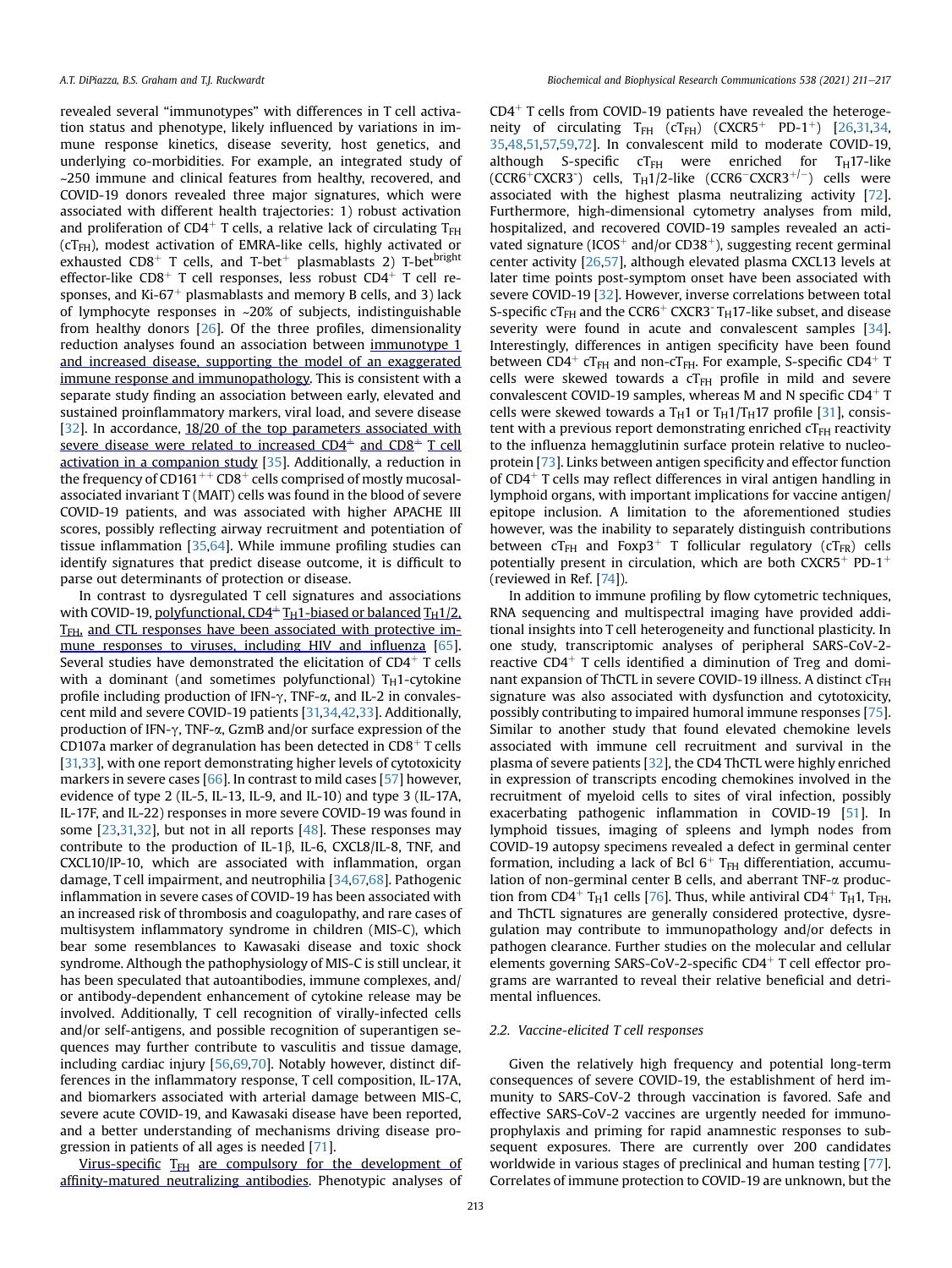major goal of most vaccines is the induction of neutralizing antibodies due to their potential for protecting the lower airway and reducing disease severity. They may also reduce the duration of virus shedding in the upper airway and limit transmission. However, coordinated and lasting  $CD4^+$  and  $CD8^+$  T cell responses with the proper specificity, phenotype, and function are also likely to be critical components, as multiple studies have reported that circulating antibodies to CoVs may be short-lived, or of low magnitude and/or potency [[28](#page-4-24),[78](#page-6-4)[,79\]](#page-6-5). Therefore, rapid expansion of vaccineinduced memory lymphocytes may be necessary to boost immunity and curtail COVID-19 disease and transmission.

Currently in phase III clinical trials in the U.S. is mRNA-1273. The vaccine was developed by NIAID and Moderna, and encodes the prefusion-stabilized S trimer encapsulated in lipid nanoparticles for intramuscular delivery. In a preclinical prime boost study in mice, 1.0 µg mRNA-1273 elicited a T<sub>H</sub>1-biased cytokine profile (IFN- $\gamma$ , TNF- $\alpha$ , IL-2), a paucity of IL-4 and IL-5 producing T<sub>H</sub>2 cells, and  $CD8<sup>+</sup>$  T cells, demonstrating an immunological signature consistent with protection and unlikely to be associated with a vaccineenhanced disease syndrome. T cell responses were accompanied by strong neutralizing activity, protection from mouse-adapted SARS-CoV-2 infection in the lung and nose, and no evidence of pulmonary immunopathology, even at sub-protective doses [\[80\]](#page-6-6). In rhesus macaques,  $T_H$ 1-biased responses to mRNA-1273 were also detected, in addition to antigen-dependent CD40L/CD154 upregulation and IL-21-producing peripheral  $T<sub>FH</sub>$ , with low or undetectable  $T_H2$  or CD8<sup>+</sup> T cells. Robust neutralizing activity was associated with rapid protection from viral replication and lung pathology [[81](#page-6-7)]. In the phase I human trial, mRNA-1273 was well-tolerated, and induced CD4<sup>+</sup> T<sub>H</sub>1-biased (TNF- $\alpha$ >IL-2>IFN- $\gamma$ ) responses, little T<sub>H</sub>2 cytokine expression (IL-4 and IL-13), and detectable CD8<sup>+</sup> T cell responses after two immunizations with 100 µg in younger and older adults [\[82,92\]](#page-6-8). Furthermore, mRNA-1273 elicited neutralizing activity about 3-fold above the geometric mean titer of a panel of convalescent sera.

In a separate phase 1/2 study assessing the safety and immunogenicity of a lipid nanoparticle formulated mRNA vaccine encoding the trimeric receptor binding domain (RBD) of S, BNT162b1 (Pfizer and BioNTech) was also able to induce neutralizing antibodies  $1.9-4.6$ -fold greater than a panel of convalescent human sera [[83](#page-6-9)]. In a companion study [[84](#page-6-10)], it was shown that two doses (1–50  $\mu$ g) BNT162b1 induced CD4<sup>+</sup> T<sub>H</sub>1-biased and CD8<sup>+</sup> T cell responses, with little evidence of a  $T_H2$  (IL-4) response, indicating sufficient T cell help despite the possibility of fewer available epitopes compared to full-length S [[52](#page-5-9)[,72](#page-5-28)]. An alternative candidate (BNT162b2) encoding an optimized full-length S (similiar to mRNA-1273) has been selected for advancement into upcoming phase 2/3 studies based on favorable safety, immunogenicity, and the increased probability to generate consistent responses across diverse populations and older adults due to a greater diversity of potential T cell epitopes [\[85\]](#page-6-11). Other nucleic acid delivery platforms have been explored; immunogenicity profiling of DNA candidates encoding different forms of S in four rhesus macaques 5 weeks following immunization detected IFN- $\gamma$  producing CD4<sup>+</sup> and CD8<sup>+</sup> T cells, with little evidence of IL-4 production, suggesting a  $T_H$ 1biased response [\[86\]](#page-6-12).

Alternative delivery platforms of S include replication-deficient viral vectored vaccines and nanoparticles. An IM-delivered adenovirus type-5 (Ad5) vectored vaccine (CanSino) in China elicited T cell responses that peaked at 14 days, but were still detectable at day 28 in a phase I trial, although less of a dose effect was observed at the later timepoint.  $CD4^+$  and  $CD8^+$  T cells produced IFN- $\gamma$ , TNF- $\alpha$ , and IL-2, with a large proportion of both T cell subsets being single IFN- $\gamma$  producers [\[87\]](#page-6-13). In the UK, a phase 1/2 trial testing a chimpanzee adenovirus-vectored vaccine (ChAdOx1

nCoV-19/AZD1222, AstraZeneca) expressing codon-optimized S found T cell responses as early as day 7 that peaked at day 14, and were detectable out to day 56, the last collection timepoint in the study [[88](#page-6-14)]. Unlike the antibody response however, cellular responses were similar between the one and two-dose groups based on IFN-g ELISpots, but CD4 and CD8 responses were not separately measured. In a phase  $1/2$  study in Russia, S-specific CD4<sup>+</sup> and CD8<sup>+</sup> T cell proliferation and increased concentrations of IFN- $\gamma$  were found following a rAd26 and rAd5 vector-based heterologous prime-boost regimen encoding full-length S (Gamaleya Research Institute), peaking at day 28 [\[89\]](#page-6-15). Finally, phase 1/2 trial results of a full-length S protein nanoparticle vaccine (NVX-CoV2373, Novavax) revealed a  $T_H$ 1-biased, polyfunctional CD4<sup>+</sup> T cell response on day 28, with Matrix-M1 adjuvant providing a dose sparing effect in the lower 5  $\mu$ g dose group [\[90\]](#page-6-16). While encouraging, a caveat for interpreting phase  $1-2$  studies is the comparison of vaccine-elicited antibodies to those from convalescent serum since a level that correlates with protection is not yet known and each panel of convalescent sera is comprised of samples from subjects with different levels of disease severity. Nonetheless, data across several distinct vaccine platforms demonstrate favorable safety signals and immunogenicity of candidate vaccines that have been advanced into efficacy testing, with the latest developments reviewed in Ref. [\[77,](#page-6-3)[91](#page-6-17)] and the [WHO draft landscape of COVID-19 candidate](https://www.who.int/publications/m/item/draft-landscape-of-covid-19-candidate-vaccines) [vaccines](https://www.who.int/publications/m/item/draft-landscape-of-covid-19-candidate-vaccines).

### 3. Summary

In response to the devastation caused by the COVID-19 pandemic, scientists worldwide have inspired hope though expeditious research efforts in basic and translational avenues in unprecedented fashion. It is clear that T cells are elicited to multiple viral proteins following infection and that T cells possessing antiviral signatures associated with safety and protection and can achieved by vaccination. As observational/longitudinal studies continue, the relationships between infection status, host immunity and disease trajectory will more clearly come into focus. Although T cell durability to SARS-CoV-2 remains to be determined, current data and past experience from human infection with other CoVs demonstrate the potential for persistence and the capacity to control viral replication and host disease, and importance in vaccine-induced protection.

### Declaration of competing interest

The authors declare that they have no known competing financial interests or personal relationships that could have appeared to influence the work reported in this paper.

#### **References**

- <span id="page-3-0"></span>[1] J. Hu, C. Havenar-Daughton, S. Crotty, Modulation of SAP dependent T:B cell interactions as a strategy to improve vaccination, Curr Opin Virol 3 (2013) 363e370, <https://doi.org/10.1016/j.coviro.2013.05.015>.
- <span id="page-3-1"></span>[2] S. Crotty, Follicular helper CD4 T cells (TFH), Annu. Rev. Immunol. 29 (2011) 621e663, [https://doi.org/10.1146/annurev-immunol-031210-101400.](https://doi.org/10.1146/annurev-immunol-031210-101400)
- <span id="page-3-2"></span>[3] F. Castellino, A.Y. Huang, G. Altan-Bonnet, S. Stoll, C. Scheinecker, R.N. Germain, Chemokines enhance immunity by guiding naive  $CD8+T$  cells to sites of CD4+ T cell-dendritic cell interaction, Nature 440 (2006) 890-895, [https://doi.org/10.1038/nature04651.](https://doi.org/10.1038/nature04651)
- [4] Y. Kumamoto, L.M. Mattei, S. Sellers, G.W. Payne, A. Iwasaki, CD4+ T cells support cytotoxic T lymphocyte priming by controlling lymph node input,<br>Proc. Natl. Acad. Sci. U. S. A. 108 (2011) 8749–8754, [https://doi.org/10.1073/](https://doi.org/10.1073/pnas.1100567108) [pnas.1100567108](https://doi.org/10.1073/pnas.1100567108).
- [5] B.J. Laidlaw, N. Zhang, H.D. Marshall, M.M. Staron, T. Guan, Y. Hu, L.S. Cauley, J. Craft, S.M. Kaech, CD4+ T cell help guides formation of CD103+ lungresident memory  $CD8+T$  cells during influenza viral infection, Immunity  $\overline{41}$ (2014) 633–645, [https://doi.org/10.1016/j.immuni.2014.09.007.](https://doi.org/10.1016/j.immuni.2014.09.007)
- [6] J.C. Sun, M.J. Bevan, Defective CD8 T cell memory following acute infection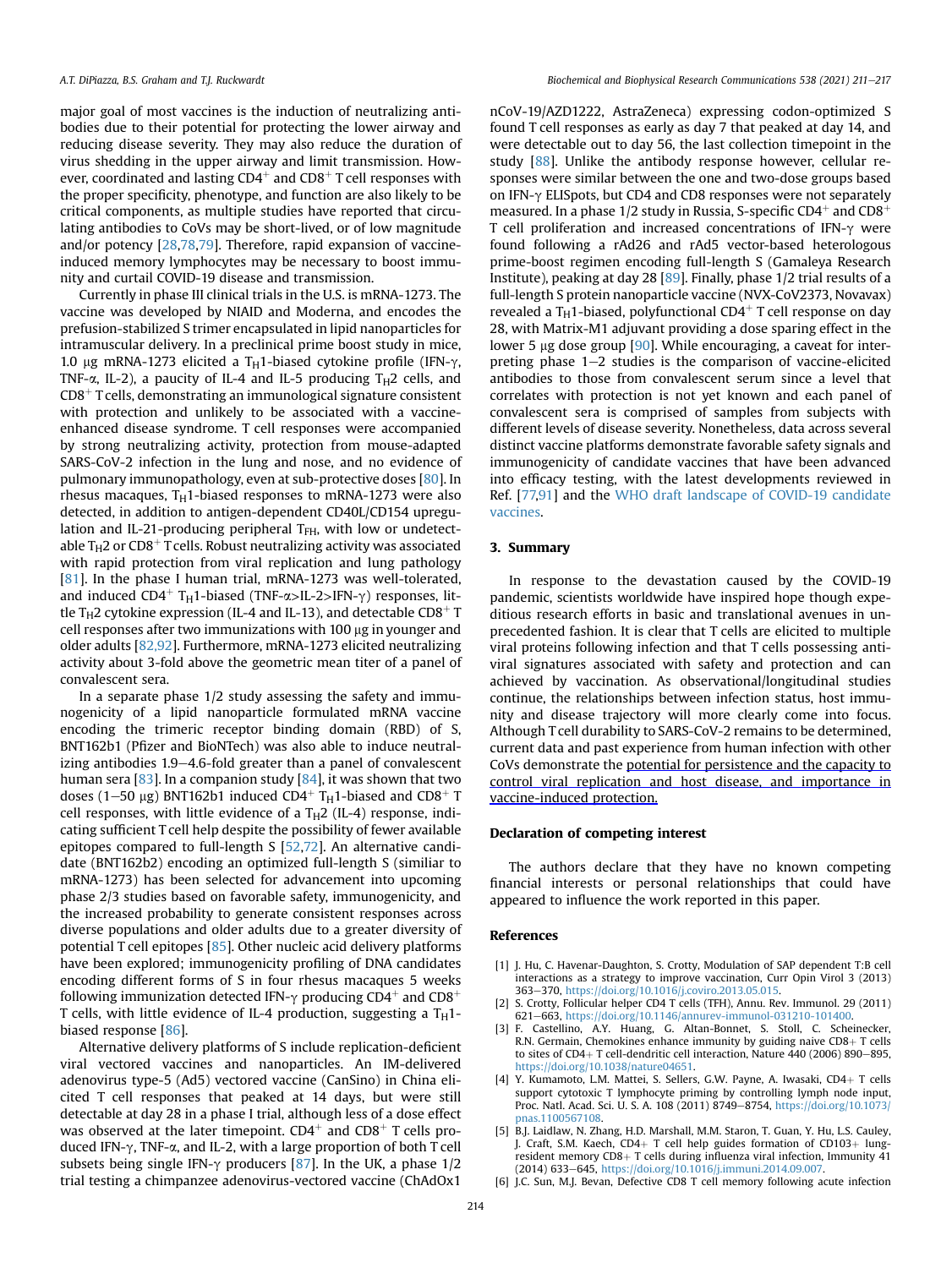without CD4 T cell help, Science 300 (2003) 339-342, [https://doi.org/10.1126/](https://doi.org/10.1126/science.1083317) [science.1083317.](https://doi.org/10.1126/science.1083317)

- <span id="page-4-0"></span>[7] B.J. Laidlaw, J.E. Craft, S.M. Kaech, The multifaceted role of  $CD4(+)$  T cells in  $CD8(+)$  T cell memory, Nat. Rev. Immunol. 16 (2016) 102-111, [https://](https://doi.org/10.1038/nri.2015.10) [doi.org/10.1038/nri.2015.10.](https://doi.org/10.1038/nri.2015.10)
- <span id="page-4-1"></span>[8] J.R. Teijaro, D. Verhoeven, C.A. Page, D. Turner, D.L. Farber, Memory CD4 T cells direct protective responses to influenza virus in the lungs through helperindependent mechanisms, J. Virol. 84 (2010) 9217-9226, [https://doi.org/](https://doi.org/10.1128/JVI.01069-10) [10.1128/JVI.01069-10](https://doi.org/10.1128/JVI.01069-10).
- [9] T.M. Strutt, K.K. McKinstry, J.P. Dibble, C. Winchell, Y. Kuang, J.D. Curtis, G. Huston, R.W. Dutton, S.L. Swain, Memory  $CD4+T$  cells induce innate responses independently of pathogen, Nat. Med. 16 (2010) 558-564, [https://](https://doi.org/10.1038/nm.2142) [doi.org/10.1038/nm.2142](https://doi.org/10.1038/nm.2142).
- [10] T.M. Strutt, K.K. McKinstry, S.L. Swain, Control of innate immunity by memory CD4 T cells, Adv. Exp. Med. Biol. 780 (2011) 57-68, [https://doi.org/10.1007/](https://doi.org/10.1007/978-1-4419-5632-3_6) [978-1-4419-5632-3\\_6](https://doi.org/10.1007/978-1-4419-5632-3_6).
- <span id="page-4-2"></span>[11] N.B. Marshall, S.L. Swain, Cytotoxic CD4 T cells in antiviral immunity, J. Biomed. Biotechnol. 2011 (2011) 954602, [https://doi.org/10.1155/2011/](https://doi.org/10.1155/2011/954602) [954602.](https://doi.org/10.1155/2011/954602)
- <span id="page-4-3"></span>[12] T.M. Wilkinson, C.K. Li, C.S. Chui, A.K. Huang, M. Perkins, J.C. Liebner, R. Lambkin-Williams, A. Gilbert, J. Oxford, B. Nicholas, K.J. Staples, T. Dong, D.C. Douek, A.J. McMichael, X.N. Xu, Preexisting influenza-specific CD4+ T cells correlate with disease protection against influenza challenge in humans, Nat. Med. 18 (2012) 274-280, <https://doi.org/10.1038/nm.2612>.
- <span id="page-4-4"></span>[13] J. Zhao, J. Zhao, S. Perlman, T cell responses are required for protection from clinical disease and for virus clearance in severe acute respiratory syndrome coronavirus-infected mice, J. Virol. 84 (2010) 9318-9325, [https://doi.org/](https://doi.org/10.1128/JVI.01049-10) [10.1128/JVI.01049-10.](https://doi.org/10.1128/JVI.01049-10)
- <span id="page-4-5"></span>[14] R. Channappanavar, J. Zhao, S. Perlman, T cell-mediated immune response to respiratory coronaviruses, Immunol. Res. 59 (2014) 118-128, [https://doi.org/](https://doi.org/10.1007/s12026-014-8534-z) [10.1007/s12026-014-8534-z](https://doi.org/10.1007/s12026-014-8534-z).
- <span id="page-4-6"></span>[15] R. Channappanavar, C. Fett, J. Zhao, D.K. Meyerholz, S. Perlman, Virus-specific memory CD8 T cells provide substantial protection from lethal severe acute respiratory syndrome coronavirus infection, J. Virol. 88 (2014) 11034-11044, <https://doi.org/10.1128/JVI.01505-14>.
- <span id="page-4-7"></span>[16] J. Chen, Y.F. Lau, E.W. Lamirande, C.D. Paddock, J.H. Bartlett, S.R. Zaki, K. Subbarao, Cellular immune responses to severe acute respiratory syndrome coronavirus (SARS-CoV) infection in senescent BALB/c mice:  $CD4+T$  cells are important in control of SARS-CoV infection, J. Virol. 84 (2010) 1289-1301, <https://doi.org/10.1128/JVI.01281-09>.
- <span id="page-4-8"></span>[17] J. Zhao, J. Zhao, A.K. Mangalam, R. Channappanavar, C. Fett, D.K. Meyerholz, S. Agnihothram, R.S. Baric, C.S. David, S. Perlman, Airway memory  $CD4(+)$  T cells mediate protective immunity against emerging respiratory coronavi-<br>ruses, Immunity  $44$  (2016) 1379–1391, https://doi.org/10.1016/ ruses, Immunity 44 (2016) 1379-1391, [https://doi.org/10.1016/](https://doi.org/10.1016/j.immuni.2016.05.006) [j.immuni.2016.05.006](https://doi.org/10.1016/j.immuni.2016.05.006).
- <span id="page-4-9"></span>[18] Y. Nakanishi, B. Lu, C. Gerard, A. Iwasaki, CD8(+) T lymphocyte mobilization to virus-infected tissue requires  $CD4(+)$  T-cell help, Nature 462 (2009) 510-513, <https://doi.org/10.1038/nature08511>.
- [19] H.D. Hickman, G.V. Reynoso, B.F. Ngudiankama, S.S. Cush, J. Gibbs, J.R. Bennink, J.W. Yewdell, CXCR3 chemokine receptor enables local CD8(+) T cell migration for the destruction of virus-infected cells, Immunity 42 (2015) 524-537, <https://doi.org/10.1016/j.immuni.2015.02.009>
- [20] A. Guvenel, A. Jozwik, S. Ascough, S.K. Ung, S. Paterson, M. Kalyan, Z. Gardener, E. Bergstrom, S. Kar, M.S. Habibi, A. Paras, J. Zhu, M. Park, J. Dhariwal, M. Almond, E.H. Wong, A. Sykes, J. Del Rosario, M.B. Trujillo-Torralbo, P. Mallia, J. Sidney, B. Peters, O.M. Kon, A. Sette, S.L. Johnston, P.J. Openshaw, C. Chiu, Epitope-specific airway-resident CD4+ T cell dynamics during experimental human RSV infection, J. Clin. Invest. 130 (2020) 523–538, <https://doi.org/10.1172/JCI131696>.
- <span id="page-4-10"></span>[21] I. Quinti, V. Lougaris, C. Milito, F. Cinetto, A. Pecoraro, I. Mezzaroma, C.M. Mastroianni, O. Turriziani, M.P. Bondioni, M. Filippini, A. Soresina, G. Spadaro, C. Agostini, R. Carsetti, A. Plebani, A possible role for B cells in COVID-19? Lesson from patients with agammaglobulinemia, J. Allergy Clin. Immunol. 146 (2020) 211-213, <https://doi.org/10.1016/j.jaci.2020.04.013>, e214.
- <span id="page-4-11"></span>[22] A. Soresina, D. Moratto, M. Chiarini, C. Paolillo, G. Baresi, E. Foca, M. Bezzi, B. Baronio, M. Giacomelli, R. Badolato, Two X-linked agammaglobulinemia patients develop pneumonia as COVID-19 manifestation but recover, Pediatr. Allergy Immunol. (2020), <https://doi.org/10.1111/pai.13263>.
- <span id="page-4-12"></span>[23] D. Weiskopf, K.S. Schmitz, M.P. Raadsen, A. Grifoni, N.M.A. Okba, H. Endeman, J.P.C. van den Akker, R. Molenkamp, M.P.G. Koopmans, E.C.M. van Gorp, B.L. Haagmans, R.L. de Swart, A. Sette, R.D. de Vries, Phenotype and kinetics of SARS-CoV-2-specific T cells in COVID-19 patients with acute respiratory distress syndrome, Sci Immunol 5 (2020), [https://doi.org/10.1126/](https://doi.org/10.1126/sciimmunol.abd2071) [sciimmunol.abd2071](https://doi.org/10.1126/sciimmunol.abd2071).
- [24] C. Huang, Y. Wang, X. Li, L. Ren, J. Zhao, Y. Hu, L. Zhang, G. Fan, J. Xu, X. Gu, Z. Cheng, T. Yu, J. Xia, Y. Wei, W. Wu, X. Xie, W. Yin, H. Li, M. Liu, Y. Xiao, H. Gao, L. Guo, J. Xie, G. Wang, R. Jiang, Z. Gao, Q. Jin, J. Wang, B. Cao, Clinical features of patients infected with 2019 novel coronavirus in Wuhan, China, Lancet 395 (2020) 497-506, [https://doi.org/10.1016/S0140-6736\(20\)30183-](https://doi.org/10.1016/S0140-6736(20)30183-5)
- [5.](https://doi.org/10.1016/S0140-6736(20)30183-5) [25] G. Chen, D. Wu, W. Guo, Y. Cao, D. Huang, H. Wang, T. Wang, X. Zhang, H. Chen, H. Yu, X. Zhang, M. Zhang, S. Wu, J. Song, T. Chen, M. Han, S. Li, X. Luo, J. Zhao, Q. Ning, Clinical and immunological features of severe and moderate coronavirus disease 2019, J. Clin. Invest. 130 (2020) 2620-2629, [https://](https://doi.org/10.1172/JCI137244)

[doi.org/10.1172/JCI137244.](https://doi.org/10.1172/JCI137244)

- <span id="page-4-15"></span>[26] D. Mathew, J.R. Giles, A.E. Baxter, D.A. Oldridge, A.R. Greenplate, J.E. Wu, C. Alanio, L. Kuri-Cervantes, M.B. Pampena, K. D'Andrea, S. Manne, Z. Chen, Y.J. Huang, J.P. Reilly, A.R. Weisman, C.A.G. Ittner, O. Kuthuru, J. Dougherty, K. Nzingha, N. Han, J. Kim, A. Pattekar, E.C. Goodwin, E.M. Anderson, M.E. Weirick, S. Gouma, C.P. Arevalo, M.J. Bolton, F. Chen, S.F. Lacey, H. Ramage, S. Cherry, S.E. Hensley, S.A. Apostolidis, A.C. Huang, L.A. Vella, U.P.C.P. Unit, M.R. Betts, N.J. Meyer, E.J. Wherry, Deep immune profiling of COVID-19 patients reveals distinct immunotypes with therapeutic implications, Science (2020), <https://doi.org/10.1126/science.abc8511>.
- [27] R. He, Z. Lu, L. Zhang, T. Fan, R. Xiong, X. Shen, H. Feng, H. Meng, W. Lin, W. Jiang, Q. Geng, The clinical course and its correlated immune status in COVID-19 pneumonia, J. Clin. Virol. 127 (2020) 104361, [https://doi.org/](https://doi.org/10.1016/j.jcv.2020.104361) [10.1016/j.jcv.2020.104361.](https://doi.org/10.1016/j.jcv.2020.104361)
- <span id="page-4-24"></span>[28] J. Liu, S. Li, J. Liu, B. Liang, X. Wang, H. Wang, W. Li, Q. Tong, J. Yi, L. Zhao, L. Xiong, C. Guo, J. Tian, J. Luo, J. Yao, R. Pang, H. Shen, C. Peng, T. Liu, Q. Zhang, J. Wu, L. Xu, S. Lu, B. Wang, Z. Weng, C. Han, H. Zhu, R. Zhou, H. Zhou, X. Chen, P. Ye, B. Zhu, L. Wang, W. Zhou, S. He, Y. He, S. Jie, P. Wei, J. Zhang, Y. Lu, W. Wang, L. Zhang, L. Li, F. Zhou, J. Wang, U. Dittmer, M. Lu, Y. Hu, D. Yang, X. Zheng, Longitudinal characteristics of lymphocyte responses and cytokine profiles in the peripheral blood of SARS-CoV-2 infected patients, EBioMedicine 55 (2020) 102763, <https://doi.org/10.1016/j.ebiom.2020.102763>.
- <span id="page-4-13"></span>[29] M. Zheng, Y. Gao, G. Wang, G. Song, S. Liu, D. Sun, Y. Xu, Z. Tian, Functional exhaustion of antiviral lymphocytes in COVID-19 patients, Cell. Mol. Immunol.
- <span id="page-4-14"></span>17 (2020) 533e535, <https://doi.org/10.1038/s41423-020-0402-2>. [30] B. Diao, C. Wang, Y. Tan, X. Chen, Y. Liu, L. Ning, L. Chen, M. Li, Y. Liu, G. Wang, Z. Yuan, Z. Feng, Y. Zhang, Y. Wu, Y. Chen, Reduction and functional exhaustion of T cells in patients with coronavirus disease 2019 (COVID-19), Front. Immunol. 11 (2020) 827, [https://doi.org/10.3389/](https://doi.org/10.3389/fimmu.2020.00827)fimmu.2020.00827.
- <span id="page-4-23"></span>[31] T. Sekine, A. Perez-Potti, O. Rivera-Ballesteros, K. Stralin, J.-B. Gorin, A. Olsson, S. Llewellyn-Lacey, H. Kamal, G. Bogdanovic, S. Muschiol, D.J. Wullimann, T. Kammann, J. Emgard, T. Parrot, E. Folkesson, O. Rooyackers, L.I. Eriksson, J.- I. Henter, A. Sonnerborg, T. Allander, J. Albert, M. Nielsen, J. Klingstrom, S. Gredmark-Russ, N.K. Bjorkstrom, J.K. Sandberg, D.A. Price, H.-G. Ljunggren, S. Aleman, M. Buggert, K.C.-S. Group, Robust T cell immunity in convalescent individuals with asymptomatic or mild COVID-19, Cell (2020), [https://doi.org/](https://doi.org/10.1016/j.cell.2020.08.017) [10.1016/j.cell.2020.08.017](https://doi.org/10.1016/j.cell.2020.08.017).
- <span id="page-4-18"></span>[32] C. Lucas, P. Wong, J. Klein, T.B.R. Castro, J. Silva, M. Sundaram, M.K. Ellingson, T. Mao, J.E. Oh, B. Israelow, T. Takahashi, M. Tokuyama, P. Lu, A. Venkataraman, A. Park, S. Mohanty, H. Wang, A.L. Wyllie, C.B.F. Vogels, R. Earnest, S. Lapidus, I.M. Ott, A.J. Moore, M.C. Muenker, J.B. Fournier, M. Campbell, C.D. Odio, A. Casanovas-Massana, I.T. Yale, R. Herbst, A.C. Shaw, R. Medzhitov, W.L. Schulz, N.D. Grubaugh, C. Dela Cruz, S. Farhadian, A.I. Ko, S.B. Omer, A. Iwasaki, Longitudinal analyses reveal immunological misfiring in severe COVID-19, Nature 584 (2020) 463-469, [https://doi.org/10.1038/](https://doi.org/10.1038/s41586-020-2588-y) [s41586-020-2588-y](https://doi.org/10.1038/s41586-020-2588-y).
- <span id="page-4-16"></span>[33] Y. Peng, A.J. Mentzer, G. Liu, X. Yao, Z. Yin, D. Dong, W. Dejnirattisai, T. Rostron, P. Supasa, C. Liu, C. Lopez-Camacho, J. Slon-Campos, Y. Zhao, D.I. Stuart, G.C. Paesen, J.M. Grimes, A.A. Antson, O.W. Bayfield, D. Hawkins, D.S. Ker, B. Wang, L. Turtle, K. Subramaniam, P. Thomson, P. Zhang, C. Dold, J. Ratcliff, P. Simmonds, T. de Silva, P. Sopp, D. Wellington, U. Rajapaksa, Y.L. Chen, M. Salio, G. Napolitani, W. Paes, P. Borrow, B.M. Kessler, J.W. Fry, N.F. Schwabe, M.G. Semple, J.K. Baillie, S.C. Moore, P.J.M. Openshaw, M.A. Ansari, S. Dunachie, E. Barnes, J. Frater, G. Kerr, P. Goulder, T. Lockett, R. Levin, Y. Zhang, R. Jing, L.P. Ho, , T.c.C. Oxford Immunology Network Covid-19 Response, I.C. Investigators, R.J. Cornall, C.P. Conlon, P. Klenerman, G.R. Screaton, J. Mongkolsapaya, A. McMichael, J.C. Knight, G. Ogg, T. Dong, Broad and strong memory  $CD4(+)$  and  $CD8(+)$  T cells induced by SARS-CoV-2 in UK convalescent individuals following COVID-19, Nat. Immunol. (2020), [https://doi.org/10.1038/s41590-020-0782-6.](https://doi.org/10.1038/s41590-020-0782-6)
- <span id="page-4-17"></span>[34] C.R. Moderbacher, S.I. Ramirez, J.M. Dan, A. Grifoni, K.M. Hastie, D. Weiskopf, S. Belanger, R.K. Abbott, C. Kim, J. Choi, Y. Kato, E.G. Crotty, C. Kim, S.A. Rawlings, J. Mateus, L.P. Victor Tse, A. Frazier, R. Baric, B. Peters, J. Greenbaum, E.O. Saphire, D.M. Smith, A. Sette, S. Crotty, Antigen-specific adaptive immunity to SARS-CoV-2 in acute COVID-19 and associations with age and disease severity, Cell 183 (2020) 1-17, [https://doi.org/10.1016/](https://doi.org/10.1016/j.cell.2020.09.038) [j.cell.2020.09.038.](https://doi.org/10.1016/j.cell.2020.09.038)
- <span id="page-4-19"></span>[35] L. Kuri-Cervantes, M.B. Pampena, W. Meng, A.M. Rosenfeld, C.A.G. Ittner, A.R. Weisman, R.S. Agyekum, D. Mathew, A.E. Baxter, L.A. Vella, O. Kuthuru, S.A. Apostolidis, L. Bershaw, J. Dougherty, A.R. Greenplate, A. Pattekar, J. Kim, N. Han, S. Gouma, M.E. Weirick, C.P. Arevalo, M.J. Bolton, E.C. Goodwin, E.M. Anderson, S.E. Hensley, T.K. Jones, N.S. Mangalmurti, E.T. Luning Prak, E.J. Wherry, N.J. Meyer, M.R. Betts, Comprehensive mapping of immune perturbations associated with severe COVID-19, Sci Immunol 5 (2020), [https://](https://doi.org/10.1126/sciimmunol.abd7114) [doi.org/10.1126/sciimmunol.abd7114](https://doi.org/10.1126/sciimmunol.abd7114).
- <span id="page-4-20"></span>[36] M. Liao, Y. Liu, J. Yuan, Y. Wen, G. Xu, J. Zhao, L. Cheng, J. Li, X. Wang, F. Wang, L. Liu, I. Amit, S. Zhang, Z. Zhang, Single-cell landscape of bronchoalveolar immune cells in patients with COVID-19, Nat. Med. 26 (2020) 842-844, [https://doi.org/10.1038/s41591-020-0901-9.](https://doi.org/10.1038/s41591-020-0901-9)
- <span id="page-4-21"></span>[37] Z. Xu, L. Shi, Y. Wang, J. Zhang, L. Huang, C. Zhang, S. Liu, P. Zhao, H. Liu, L. Zhu, Y. Tai, C. Bai, T. Gao, J. Song, P. Xia, J. Dong, J. Zhao, F.S. Wang, Pathological findings of COVID-19 associated with acute respiratory distress syndrome,  $Lancet$  Respir Med 8 (2020) 420-422, [https://doi.org/10.1016/S2213-](https://doi.org/10.1016/S2213-2600(20)30076-X) [2600\(20\)30076-X.](https://doi.org/10.1016/S2213-2600(20)30076-X)
- <span id="page-4-22"></span>[38] Y. Chen, Z. Feng, B. Diao, R. Wang, G. Wang, C. Wang, Y. Tan, L. Liu, C. Wang,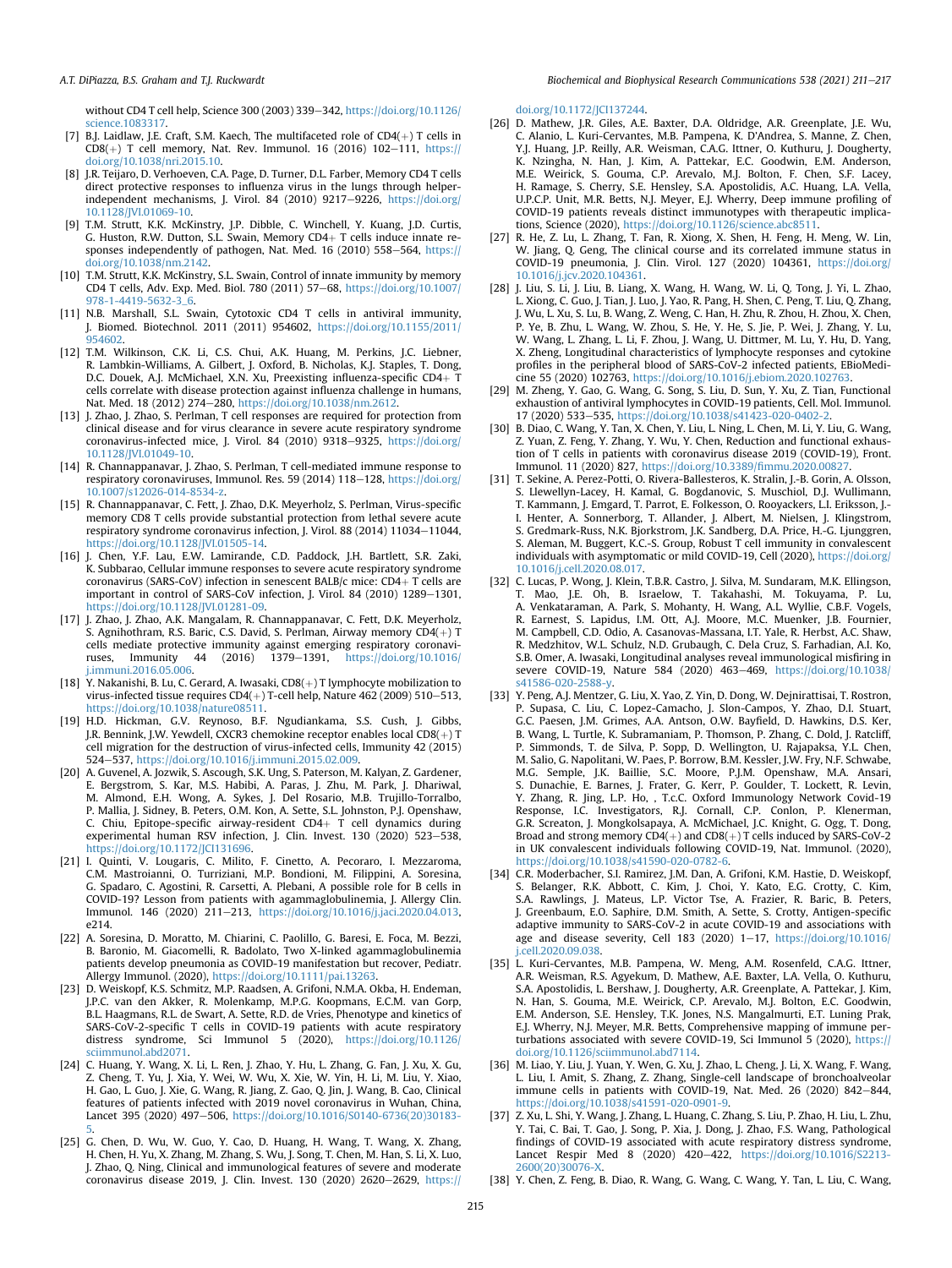Y. Liu, Y. Liu, L.Z. Yuan, L. Ren, Y. Wu, The Novel Severe Acute Respiratory Syndrome Coronavirus 2 (SARS-CoV-2) Directly Decimates Human Spleens and

- <span id="page-5-0"></span>Lymph Nodes, medRxiv, 2020, <https://doi.org/10.1101/2020.03.27.20045427>. [39] E.J. Giamarellos-Bourboulis, M.G. Netea, N. Rovina, K. Akinosoglou, A. Antoniadou, N. Antonakos, G. Damoraki, T. Gkavogianni, M.E. Adami, P. Katsaounou, M. Ntaganou, M. Kyriakopoulou, G. Dimopoulos, I. Koutsodimitropoulos, D. Velissaris, P. Koufargyris, A. Karageorgos, K. Katrini, V. Lekakis, M. Lupse, A. Kotsaki, G. Renieris, D. Theodoulou, V. Panou, E. Koukaki, N. Koulouris, C. Gogos, A. Koutsoukou, Complex immune dysregulation in COVID-19 patients with severe respiratory failure, Cell Host Microbe 27 (2020) 992-1000, <https://doi.org/10.1016/j.chom.2020.04.009>, e1003.
- <span id="page-5-1"></span>[40] P.S. Arunachalam, F. Wimmers, C.K.P. Mok, R. Perera, M. Scott, T. Hagan, N. Sigal, Y. Feng, L. Bristow, O. Tak-Yin Tsang, D. Wagh, J. Coller, K.L. Pellegrini, D. Kazmin, G. Alaaeddine, W.S. Leung, J.M.C. Chan, T.S.H. Chik, C.Y.C. Choi, C. Huerta, M. Paine McCullough, H. Lv, E. Anderson, S. Edupuganti, A.A. Upadhyay, S.E. Bosinger, H.T. Maecker, P. Khatri, N. Rouphael, M. Peiris, B. Pulendran, Systems biological assessment of immunity to mild versus severe COVID-19 infection in humans, Science (2020), [https://doi.org/10.1126/](https://doi.org/10.1126/science.abc6261) [science.abc6261.](https://doi.org/10.1126/science.abc6261)
- <span id="page-5-2"></span>[41] L. Ni, F. Ye, M.L. Cheng, Y. Feng, Y.Q. Deng, H. Zhao, P. Wei, J. Ge, M. Gou, X. Li, L. Sun, T. Cao, P. Wang, C. Zhou, R. Zhang, P. Liang, H. Guo, X. Wang, C.F. Qin, F. Chen, C. Dong, Detection of SARS-CoV-2-specific humoral and cellular immunity in COVID-19 convalescent individuals, Immunity 52 (2020) 971-977, [https://doi.org/10.1016/j.immuni.2020.04.023,](https://doi.org/10.1016/j.immuni.2020.04.023) e973.
- <span id="page-5-6"></span>[42] A. Grifoni, D. Weiskopf, S.I. Ramirez, J. Mateus, J.M. Dan, C.R. Moderbacher, S.A. Rawlings, A. Sutherland, L. Premkumar, R.S. Jadi, D. Marrama, A.M. de Silva, A. Frazier, A.F. Carlin, J.A. Greenbaum, B. Peters, F. Krammer, D.M. Smith, S. Crotty, A. Sette, Targets of T Cell responses to SARS-CoV-2 coronavirus in humans with COVID-19 disease and unexposed individuals, Cell 181 (2020) 1489-1501, <https://doi.org/10.1016/j.cell.2020.05.015>, e1415.
- <span id="page-5-7"></span>[44] J. Braun, L. Loyal, M. Frentsch, D. Wendisch, P. Georg, F. Kurth, S. Hippenstiel, M. Dingeldey, B. Kruse, F. Fauchere, E. Baysal, M. Mangold, L. Henze, R. Lauster, M.A. Mall, K. Beyer, J. Rohmel, S. Voigt, J. Schmitz, S. Miltenyi, I. Demuth, M.A. Muller, A. Hocke, M. Witzenrath, N. Suttorp, F. Kern, U. Reimer, H. Wenschuh, C. Drosten, V.M. Corman, C. Giesecke-Thiel, L.E. Sander, A. Thiel, SARS-CoV-2-reactive T cells in healthy donors and patients with COVID-19, Nature (2020), <https://doi.org/10.1038/s41586-020-2598-9>.
- <span id="page-5-3"></span>[45] CJ Thieme, M Anft, K Paniskaki, et al., Robust T cell response toward spike, membrane, and nucleocapsid SARS-CoV-2 proteins is not associated with recovery in critical COVID-19 Patients, Cell Rep Med 1 (6) (2020), [https://](https://doi.org/10.1016/j.xcrm.2020.100092) [doi.org/10.1016/j.xcrm.2020.100092,](https://doi.org/10.1016/j.xcrm.2020.100092) 100092.
- [46] E. Gimenez, E. Albert, I. Torres, M.J. Remigia, M.J. Alcaraz, M.J. Galindo, M.L. Blasco, C. Solano, M.J. Forner, J. Redon, J. Signes-Costa, D. Navarro, SARS-CoV-2-reactive interferon-gamma-producing  $CD8+T$  cells in patients hospitalized with coronavirus disease 2019, J. Med. Virol. (2020), [https://doi.org/](https://doi.org/10.1002/jmv.26213) [10.1002/jmv.26213.](https://doi.org/10.1002/jmv.26213)
- <span id="page-5-10"></span>[47] N. Le Bert, A.T. Tan, K. Kunasegaran, C.Y.L. Tham, M. Hafezi, A. Chia, M.H.Y. Chng, M. Lin, N. Tan, M. Linster, W.N. Chia, M.I. Chen, L.F. Wang, E.E. Ooi, S. Kalimuddin, P.A. Tambyah, J.G. Low, Y.J. Tan, A. Bertoletti, SARS-CoV-2-specific T cell immunity in cases of COVID-19 and SARS, and uninfected controls, Nature 584 (2020) 457-462, [https://doi.org/10.1038/s41586-020-](https://doi.org/10.1038/s41586-020-2550-z)  $2550-z$
- <span id="page-5-4"></span>[48] A.E. Oja, A. Saris, C.A. Ghandour, N.A.M. Kragten, B.M. Hogema, E.J. Nossent, L.M.A. Heunks, S. Cuvalay, E. Slot, F.H. Swaneveld, H. Vrielink, T. Rispens, E. van der Schoot, R.A.W. van Lier, A.T. Brinke, P. Hombrink, Divergent SARS-CoV-2-specific T and B Cell Responses in Severe but Not Mild COVID-19, bioRxiv, 2020, <https://doi.org/10.1101/2020.06.18.159202>.
- <span id="page-5-5"></span>[49] M. Auladell, X. Jia, L. Hensen, B. Chua, A. Fox, T.H.O. Nguyen, P.C. Doherty, K. Kedzierska, Recalling the future: immunological memory toward unpredictable influenza viruses, Front. Immunol. 10 (2019) 1400, [https://doi.org/](https://doi.org/10.3389/fimmu.2019.01400) 10.3389/fi[mmu.2019.01400.](https://doi.org/10.3389/fimmu.2019.01400)
- <span id="page-5-8"></span>[50] A. Sette, S. Crotty, Pre-existing immunity to SARS-CoV-2: the knowns and unknowns, Nat. Rev. Immunol. 20 (2020) 457-458, [https://doi.org/10.1038/](https://doi.org/10.1038/s41577-020-0389-z) [s41577-020-0389-z.](https://doi.org/10.1038/s41577-020-0389-z)
- <span id="page-5-27"></span>[51] B.J. Meckiff, C. Ramirez-Suastegui, V. Fajardo, S.J. Chee, A. Kusnadi, H. Simon, A. Grifoni, E. Pelosi, D. Weiskopf, A. Sette, F. Ay, G. Seumois, C.H. Ottensmeier, P. Vijayanand, Single-cell Transcriptomic Analysis of SARS-CoV-2 Reactive CD4 (þ) T Cells, bioRxiv, 2020, [https://doi.org/10.1101/2020.06.12.148916.](https://doi.org/10.1101/2020.06.12.148916)
- <span id="page-5-9"></span>[52] J. Mateus, A. Grifoni, A. Tarke, J. Sidney, S.I. Ramirez, J.M. Dan, Z.C. Burger, S.A. Rawlings, D.M. Smith, E. Phillips, S. Mallal, M. Lammers, P. Rubiro, L. Quiambao, A. Sutherland, E.D. Yu, R. da Silva Antunes, J. Greenbaum, A. Frazier, A.J. Markmann, L. Premkumar, A. de Silva, B. Peters, S. Crotty, A. Sette, D. Weiskopf, Selective and cross-reactive SARS-CoV-2 T cell epitopes in unexposed humans, Science (2020), <https://doi.org/10.1126/science.abd3871>.
- <span id="page-5-11"></span>[53] O.W. Ng, A. Chia, A.T. Tan, R.S. Jadi, H.N. Leong, A. Bertoletti, Y.J. Tan, Memory T cell responses targeting the SARS coronavirus persist up to 11 years post-<br>infection, Vaccine  $34$  (2016) 2008–2014, https://doi.org/10.1016/ 34 (2016) 2008-2014, [https://doi.org/10.1016/](https://doi.org/10.1016/j.vaccine.2016.02.063) [j.vaccine.2016.02.063.](https://doi.org/10.1016/j.vaccine.2016.02.063)
- <span id="page-5-12"></span>[54] N. Vabret, G.J. Britton, C. Gruber, S. Hegde, J. Kim, M. Kuksin, R. Levantovsky, L. Malle, A. Moreira, M.D. Park, L. Pia, E. Risson, M. Saffern, B. Salome, M. Esai Selvan, M.P. Spindler, J. Tan, V. van der Heide, J.K. Gregory, K. Alexandropoulos, N. Bhardwaj, B.D. Brown, B. Greenbaum, Z.H. Gumus, D. Homann, A. Horowitz, A.O. Kamphorst, M.A. Curotto de Lafaille, S. Mehandru, M. Merad, R.M. Samstein, P. Sinai, Immunology review,

immunology of COVID-19: current state of the science, Immunity 52 (2020) 910-941, <https://doi.org/10.1016/j.immuni.2020.05.002>.

- [55] D.M. Altmann, R.J. Boyton, SARS-CoV-2 T cell immunity: specificity, function, durability, and role in protection, Sci Immunol 5 (2020), [https://doi.org/](https://doi.org/10.1126/sciimmunol.abd6160) [10.1126/sciimmunol.abd6160.](https://doi.org/10.1126/sciimmunol.abd6160)
- <span id="page-5-23"></span>[56] Z. Chen, E. John Wherry, T cell responses in patients with COVID-19, Nat. Rev. Immunol. 20 (2020) 529-536, [https://doi.org/10.1038/s41577-020-0402-6.](https://doi.org/10.1038/s41577-020-0402-6)
- <span id="page-5-13"></span>[57] J. Neidleman, X. Luo, J. Frouard, G. Xie, G. Gill, E.S. Stein, M. McGregor, T. Ma, A.F. George, A. Kosters, W.C. Greene, J. Vasquez, E. Ghosn, S. Lee, N.R. Roan, SARS-CoV-2-specific T cells exhibit phenotypic features of robust helper function, lack of terminal differentiation, and high proliferative potential, Cell Rep Med (2020) 100081, [https://doi.org/10.1016/j.xcrm.2020.100081.](https://doi.org/10.1016/j.xcrm.2020.100081)
- <span id="page-5-14"></span>[58] A.A. Minervina, E.A. Komech, A. Titov, M.B. Koraichi, E. Rosati, I.Z. Mamedov, A. Franke, G.A. Efimov, D.M. Chudakov, T. Mora, A.M. Walczak, Y.B. Lebedev, M. Pogorelyy, Longitudinal high-throughput TCR repertoire profiling reveals the dynamics of T cell memory formation after mild COVID-19 infection, bioRxiv (2020), [https://doi.org/10.1101/2020.05.18.100545.](https://doi.org/10.1101/2020.05.18.100545)
- <span id="page-5-15"></span>[59] I. Thevarajan, T.H.O. Nguyen, M. Koutsakos, J. Druce, L. Caly, C.E. van de Sandt, X. Jia, S. Nicholson, M. Catton, B. Cowie, S.Y.C. Tong, S.R. Lewin, K. Kedzierska, Breadth of concomitant immune responses prior to patient recovery: a case report of non-severe COVID-19, Nat. Med. 26 (2020) 453-455, [https://doi.org/](https://doi.org/10.1038/s41591-020-0819-2) [10.1038/s41591-020-0819-2.](https://doi.org/10.1038/s41591-020-0819-2)
- <span id="page-5-16"></span>[60] Y. Zhou, B. Fu, X. Zheng, D. Wang, C. Zhao, Y. Qi, R. Sun, Z. Tian, X. Xu, H. Wei, Abberant Pathogenic GM-CSF+ T Cells and Inflammatory CD14+CD16+ Monocytes in Severe Pulmonary Syndrome Patients of a New Coronavirus, bioRxiv, 2020, <https://doi.org/10.1101/2020.02.12.945576>.
- <span id="page-5-17"></span>[61] C. Qin, L. Zhou, Z. Hu, S. Zhang, S. Yang, Y. Tao, C. Xie, K. Ma, K. Shang, W. Wang, D.S. Tian, Dysregulation of immune response in patients with coronavirus 2019 (COVID-19) in wuhan, China, Clin. Infect. Dis. 71 (2020) 762-768, <https://doi.org/10.1093/cid/ciaa248>.
- [62] J. Chen, Z.Z. Zhang, Y.K. Chen, Q.X. Long, W.G. Tian, H.J. Deng, J.L. Hu, X.X. Zhang, L. Pu, J.L. Xiang, D.X. Wang, P. Hu, F.C. Zhou, Z.J. Li, H.M. Xu, X.F. Cai, D.Q. Wang, Y. Hu, N. Tang, B.Z. Liu, G.C. Wu, A.L. Huang, The clinical and immunological features of pediatric COVID-19 patients in China, Genes Dis (2020), <https://doi.org/10.1016/j.gendis.2020.03.008>.
- [63] S. Lei, F. Jiang, W. Su, C. Chen, J. Chen, W. Mei, L.Y. Zhan, Y. Jia, L. Zhang, D. Liu, Z.Y. Xia, Z. Xia, Clinical characteristics and outcomes of patients undergoing surgeries during the incubation period of COVID-19 infection, EClinicalMedicine 21 (2020) 100331, <https://doi.org/10.1016/j.eclinm.2020.100331>.
- <span id="page-5-18"></span>[64] Y. Jouan, A. Guillon, L. Gonzalez, Y. Perez, S. Ehrmann, M. Ferreira, T. Daix, R. Jeannet, B. Francois, P.-F. Dequin, M. Si-Tahar, T. Baranek, C. Paget, Functional Alteration of Innate T Cells in Critically Ill Covid-19 Patients, medRxiv, 2020, [https://doi.org/10.1101/2020.05.03.20089300.](https://doi.org/10.1101/2020.05.03.20089300)
- <span id="page-5-19"></span>[65] R.A. Seder, P.A. Darrah, M. Roederer, T-cell quality in memory and protection: implications for vaccine design, Nat. Rev. Immunol. 8 (2008) 247-258, <https://doi.org/10.1038/nri2274>.
- <span id="page-5-20"></span>[66] H.Y. Zheng, M. Zhang, C.X. Yang, N. Zhang, X.C. Wang, X.P. Yang, X.Q. Dong, Y.T. Zheng, Elevated exhaustion levels and reduced functional diversity of T cells in peripheral blood may predict severe progression in COVID-19 patients, Cell. Mol. Immunol. 17 (2020) 541-543, [https://doi.org/10.1038/s41423-020-](https://doi.org/10.1038/s41423-020-0401-3) [0401-3.](https://doi.org/10.1038/s41423-020-0401-3)
- <span id="page-5-21"></span>[67] D.M. Del Valle, S. Kim-Schulze, H.H. Huang, N.D. Beckmann, S. Nirenberg, B. Wang, Y. Lavin, T.H. Swartz, D. Madduri, A. Stock, T.U. Marron, H. Xie, M. Patel, K. Tuballes, O. Van Oekelen, A. Rahman, P. Kovatch, J.A. Aberg, E. Schadt, S. Jagannath, M. Mazumdar, A.W. Charney, A. Firpo-Betancourt, D.R. Mendu, J. Jhang, D. Reich, K. Sigel, C. Cordon-Cardo, M. Feldmann, S. Parekh, M. Merad, S. Gnjatic, An inflammatory cytokine signature predicts COVID-19 severity and survival, Nat. Med. (2020), [https://doi.org/10.1038/](https://doi.org/10.1038/s41591-020-1051-9) [s41591-020-1051-9](https://doi.org/10.1038/s41591-020-1051-9).
- <span id="page-5-22"></span>[68] O. Pacha, M.A. Sallman, S.E. Evans, COVID-19: a case for inhibiting IL-17? Nat. Rev. Immunol. 20 (2020) 345-346, [https://doi.org/10.1038/s41577-020-](https://doi.org/10.1038/s41577-020-0328-z) [0328-z](https://doi.org/10.1038/s41577-020-0328-z).
- <span id="page-5-24"></span>[69] M.H. Cheng, S. Zhang, R.A. Porritt, M. Arditi, I. Bahar, An insertion unique to SARS-CoV-2 exhibits superantigenic character strengthened by recent mutations, bioRxiv (2020), <https://doi.org/10.1101/2020.05.21.109272>.
- <span id="page-5-25"></span>[70] L. Jiang, K. Tang, M. Levin, O. Irfan, S.K. Morris, K. Wilson, J.D. Klein, Z.A. Bhutta, COVID-19 and multisystem inflammatory syndrome in children and adolescents, Lancet Infect. Dis. (2020), [https://doi.org/10.1016/S1473-3099\(20\)](https://doi.org/10.1016/S1473-3099(20)30651-4) [30651-4](https://doi.org/10.1016/S1473-3099(20)30651-4).
- <span id="page-5-26"></span>[71] C.R. Consiglio, N. Cotugno, F. Sardh, C. Pou, D. Amodio, L. Rodriguez, Z. Tan, S. Zicari, A. Ruggiero, G.R. Pascucci, V. Santilli, T. Campbell, Y. Bryceson, D. Eriksson, J. Wang, A. Marchesi, T. Lakshmikanth, A. Campana, A. Villani, P. Rossi, , t.C.s. team, N. Landegren, P. Palma, P. Brodin, The Immunology of Multisystem Inflammatory Syndrome in Children with COVID-19, Cell, 2020, <https://doi.org/10.1016/j.cell.2020.09.016>.
- <span id="page-5-28"></span>[72] J.A. Juno, H.X. Tan, W.S. Lee, A. Reynaldi, H.G. Kelly, K. Wragg, R. Esterbauer, H.E. Kent, C.J. Batten, F.L. Mordant, N.A. Gherardin, P. Pymm, M.H. Dietrich, N.E. Scott, W.H. Tham, D.I. Godfrey, K. Subbarao, M.P. Davenport, S.J. Kent, A.K. Wheatley, Humoral and circulating follicular helper T cell responses in recovered patients with COVID-19, Nat. Med. (2020), [https://doi.org/10.1038/](https://doi.org/10.1038/s41591-020-0995-0) [s41591-020-0995-0](https://doi.org/10.1038/s41591-020-0995-0).
- <span id="page-5-29"></span>[73] S.A. Leddon, K.A. Richards, J.J. Treanor, A.J. Sant, Abundance and specificity of influenza reactive circulating memory follicular helper and non-follicular helper CD4 T cells in healthy adults, Immunology  $146$  (2015) 157-162, [https://doi.org/10.1111/imm.12491.](https://doi.org/10.1111/imm.12491)